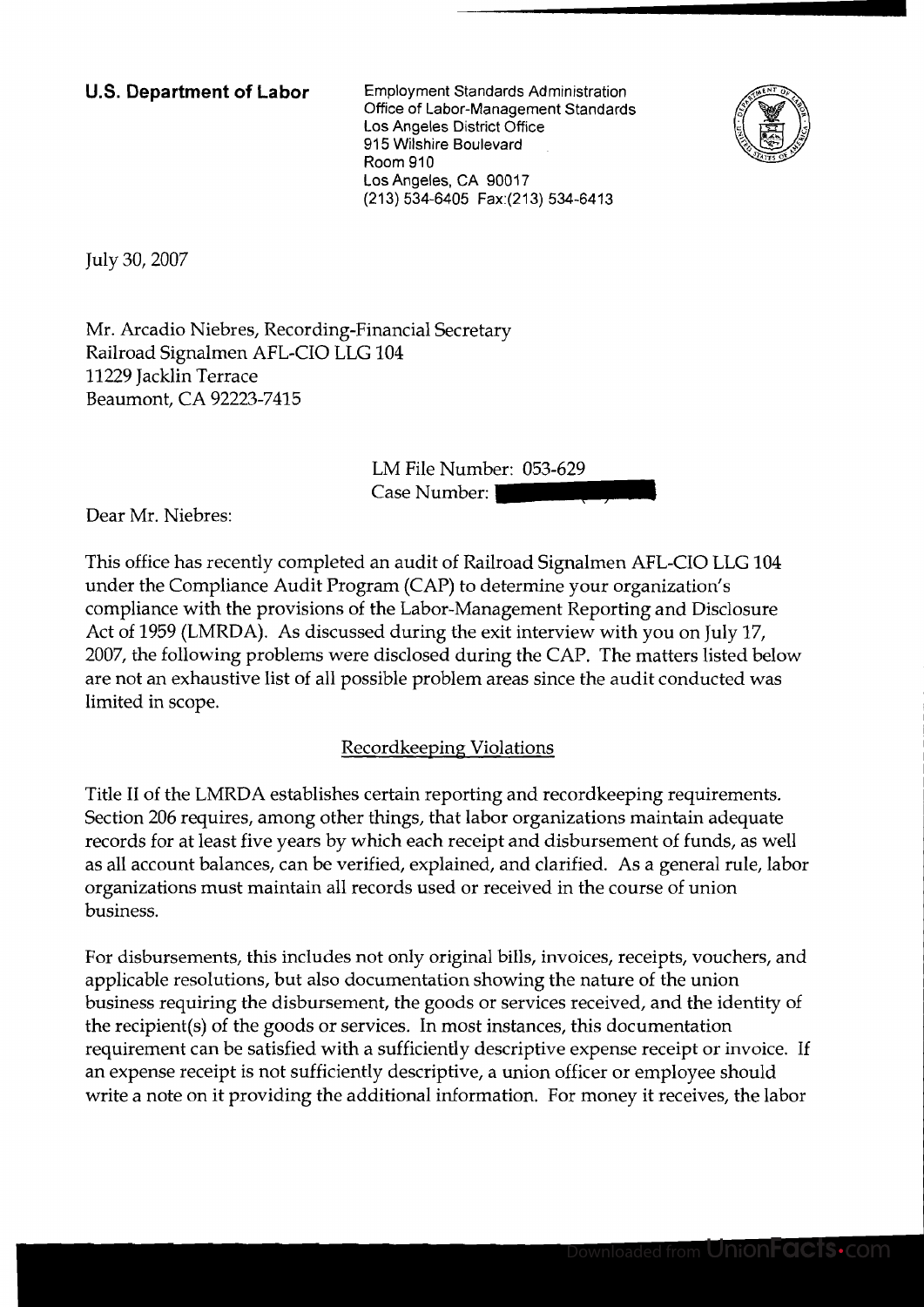organization must keep at least one record showing the date, amount, purpose, and source of that money. The labor organization must also retain bank records for all accounts.

The audit of Local 104's 2006 records revealed the following recordkeeping violations:

- 1. There was no expense voucher for check #**and no supporting documents for** Local Chairman Reynolds' convention expenses or his quarterly allowance. You noted that you had found the voucher for this check during the audit, however it was not provided to OLMS for review.
- eeping violations:<br>
ing documents for<br>
'allowance. You<br>
audit, however it<br>
wage<br>
for<br>
st wage claims that<br>
st wage claims that<br>
st sonducted. The<br>
st conducted. The<br>
for<br>
w that the hours<br>
view, I provided a<br>
requirement.  $2.$ Local Lodge 104 did not retain adequate documentation for lost wage reimbursement payments to **the state of the state of the state of the state of the state of the state of the state of the state of the state of the state of the state of the state of the state of the state of the state of** in July 2006. The union must maintain records in support of lost wage claims that identify each date lost wages were incurred, the number of hours lost on each date, The applicable rate of pay, and a description of the union business conducted. The OLMS audit found that Local 104 did have an expense voucher for wages, however the voucher was not sufficiently detailed to show that the the applicable rate of pay, and a description of the union business conducted. The OLMS audit found that Local 104 did have an expense voucher . wages, however the voucher was not sufficiently detailed to show that the hours lost was for attending a union convention. During the exit interview, I provided a sample of an expense voucher Local 104 may use to satisfy this requirement. The sample identifies the type of information and documentation that the local must maintain for lost wages and other officer expenses. It was determined that Union Pacific paid 41<sup>1</sup>/<sub>2</sub> hours including 24 hours of his personal vacation and own time, for the week of July 9,2006. This was the same week he attended the union convention in Las Vegas, NV and was paid 40 hours by the union. Based on review of the constitution and bylaws of Local Lodge 104 and interviews with LLG 104 officers, it appears that there is no clear policy concerning payment for lost time when the officer takes accrued vacation to attend the convention. OLMS recommends that unions adopt written guidelines concerning such matters.

Based on your assurance that Local 104 will retain adequate documentation in the future, OLMS will take no further enforcement action at this time regarding the above violations.